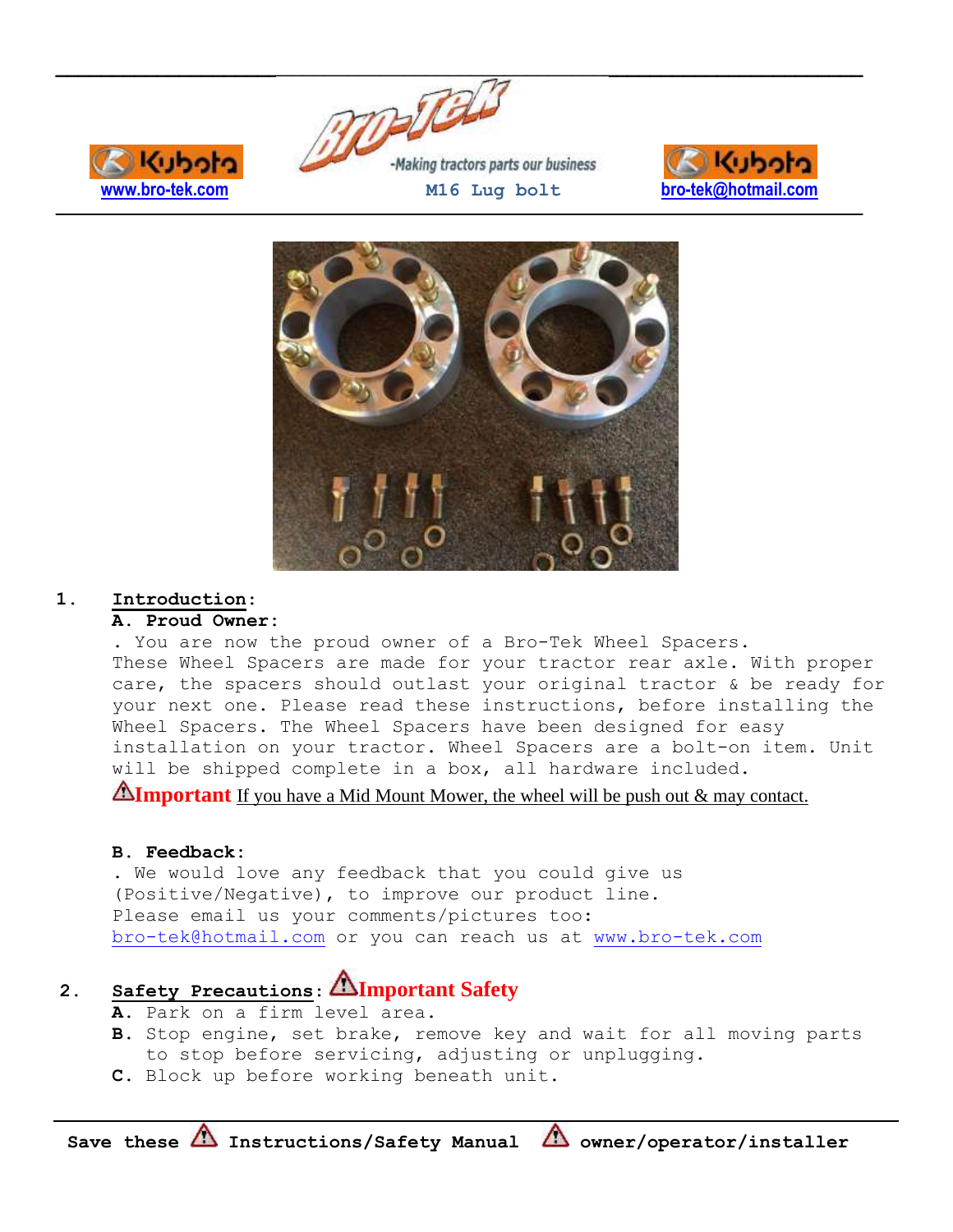



## **3. Tools/torque/Parts required**:

- **A.** Socket ¾ & 15/16"
- **B.** Torque wrench (capacity rating range 0-180 Lb-Ft).
- **C.** Floor Jack & Jack stands (proper rating).
- **D.** Pry-bar or round pipe (see pic below).
- **E.** Loctite, Medium Strength Thread locker (Blue)

#### **4. Assembly Instructions:**

**A. Once you have followed the safety precautions & have removed the Wheel Spacers from its packaging, please take notes of all the parts (see main photo on first page) & follow the assembly instruction.**

**B. Free up work place of all disturbances & clutter. Take your time installing it (This can be easily be done by one person in 20 to 25 minutes).**

**C. Before lifting, with the jack, the tractor, break loose the nuts on the rear wheels, this will help out.**

**D. If you have the backhoe on, you can save yourself some time & use the stabilizer of the backhoe to lift the rear. For those without a backhoe, jack up & place the jack stand on the tractor.**

**Jack stands must be stable/secure place on the tractor/ground.**

**E.It's now the time to remove the tire.**

**Caution** if you have loaded tires and haven't taken them off before then beware, they can be **VERY heavy**. Make sure that the jack stands are stable before removing the wheel.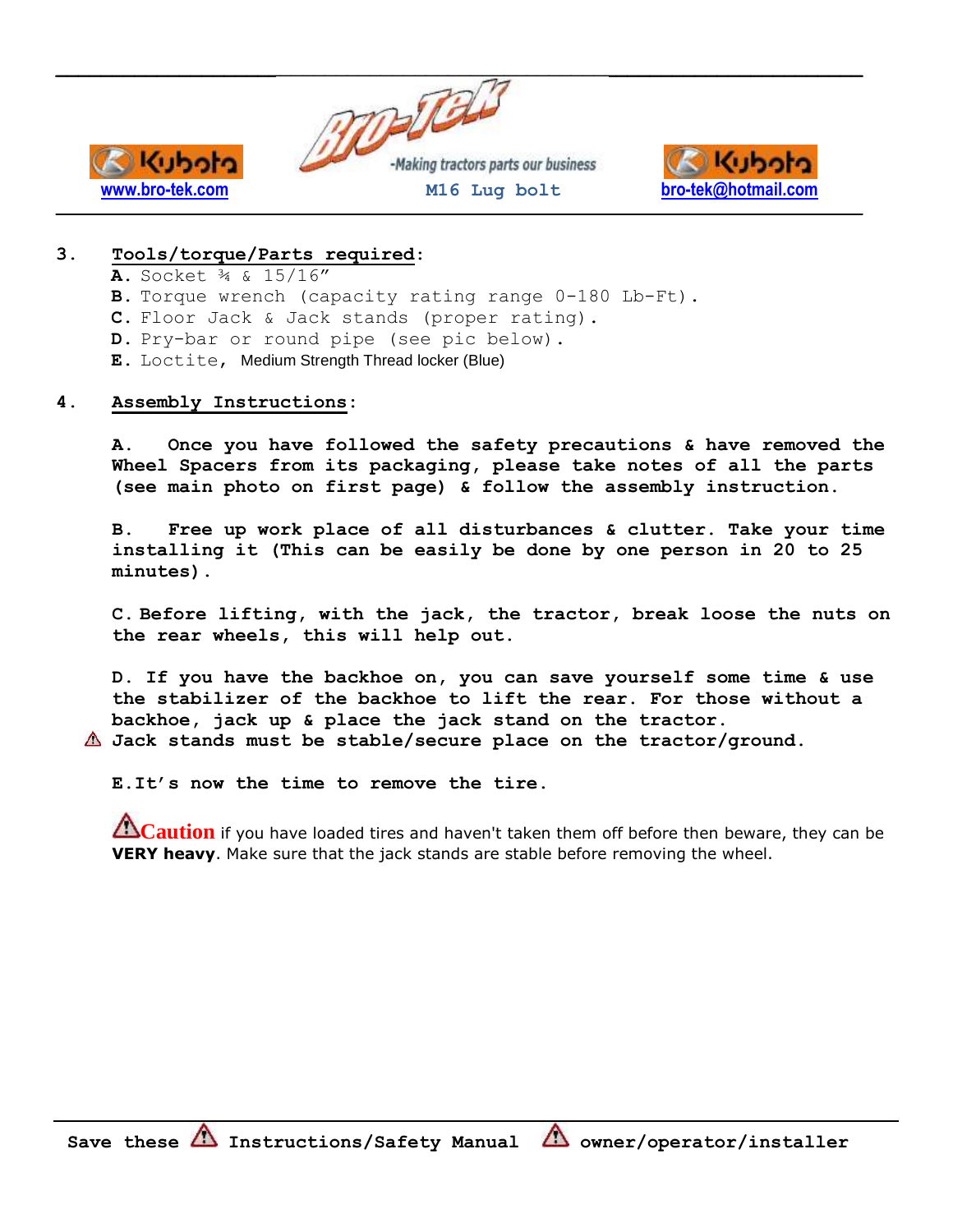



**F.The factory 2 nuts & 4 bolts are the same tread type (16mm) as the one supplied with the spacers, but do not have the taper/cone seat. Factory 2 Stud to remain on the axle, do not remove them!**



**Factory OEM bolts/nut per Axle** 

**Codull** 



**do not mix these up. You should now have 2 factory nuts/lock washer. Disregard the 4 factory bolts/lock washer. We supplied new Lock Washer for the install of the wheel.** In Step "H" **to install the rim** Do not use the OEM factory bolts or nuts to install the **spacer to the axle. We supplied 4 New Gold taper lug Bolts per side & take from the spacer 2 of the 6 new gold Nuts from the spacer.** 

**Now is a good time to test fit the spacer to the Axle & then to the wheel rim. The spacer should make full contact to the axle, the rim hole may have to be file a very small amount to clear the spacer lug. It's much easier to sort any problems without having anything bolted down. If everything looks good add some** 

**Loctite to 2 studs & 4 new gold lug bolt Supplied (cone seat)**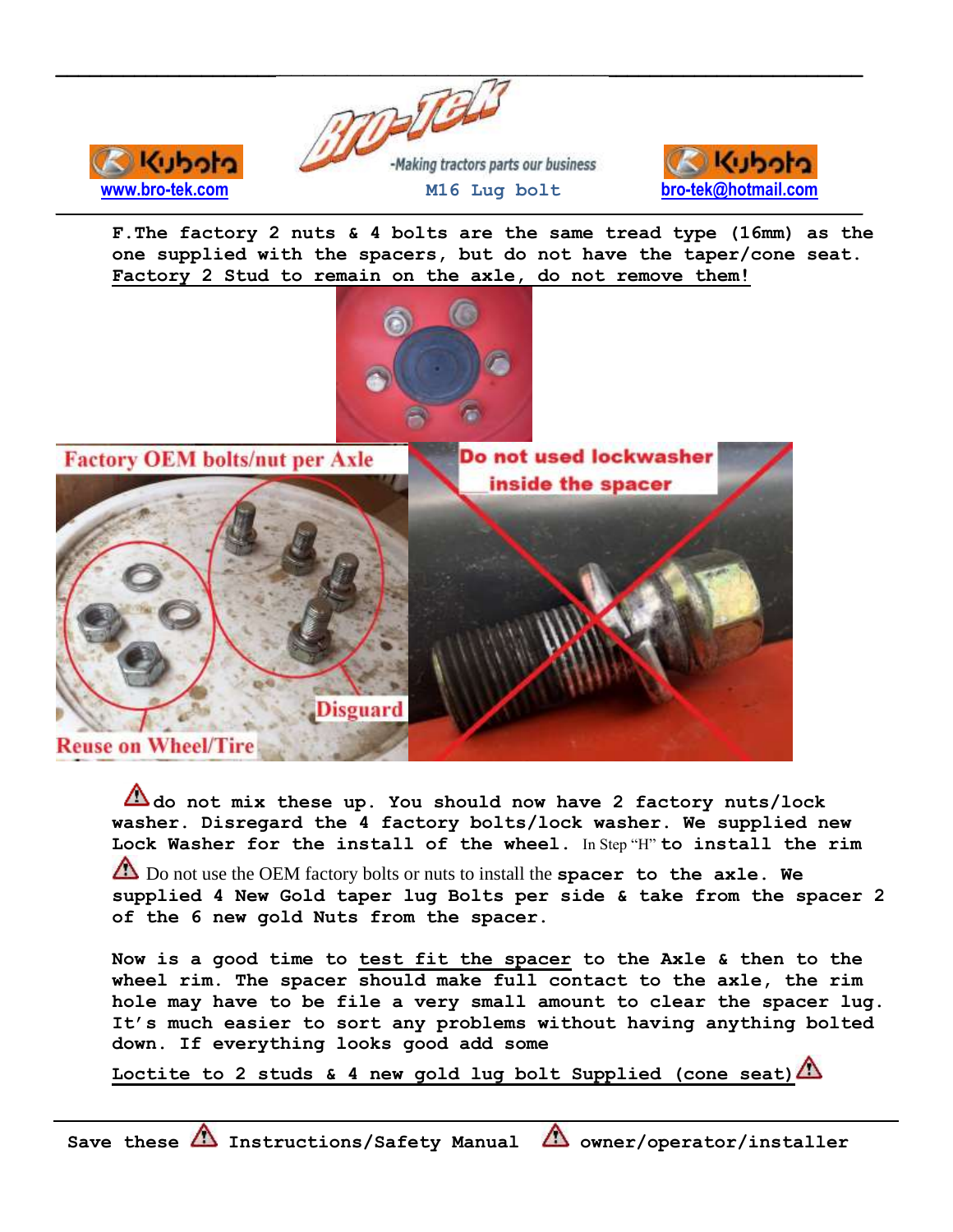



**G.To install the spacers, you will need a long bar (if hand brake is not strong enough), to hold the axle from turning (add** Blue Thread locker to the bolts).

Get your ¾ "socket & make sure to **use the supplied 4 gold lug bolt & 2 gold** 

nuts (15/16 "socket) that came with the spacer. **(A)** (Cone seat) the nut **has a tapered end, make sure only these nuts tapered nuts are used to install the spacers to the axle.**



**Taper ends must make contact with the spacers.**

Kuboto

**Please take the time to make the install in 3 steps. First hand tightens the bolts; Second torque the bolts to half the torque in a crisscross pattern & finally torque the bolt to their final value of 150 ft. lbs for the rear's wheels.**

the Spacer use to install Spacer to Axle

4 new Gold Lug bolt & 2 new Nut from

**Gold Nut/ Cone end towards the Spacer**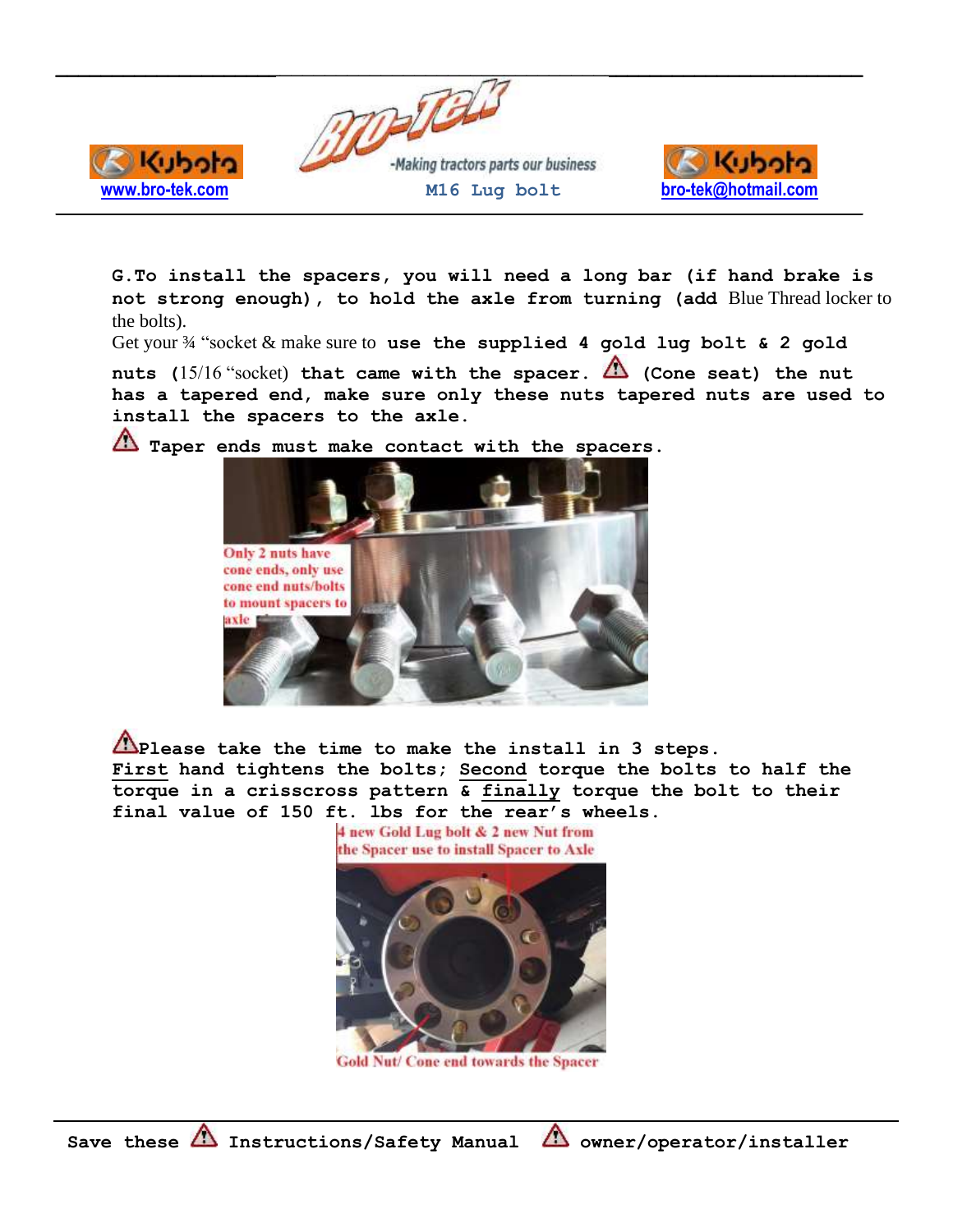

- H. Get your Tire/Rim & **add Locktite to the 6 studs on the spacer. You will need to use the supplied nuts & reuse the 2 factory nuts & all the Washer/lock washer to install the rim/wheel. Torque the nuts to 160 ft. lbs for the rear wheels in the same 3 steps as above.**
- **This time the flat end of the nut must make contact with the lock washer/washer/rim. The Gold nut Taper end will stick out. See pic.**



**We have found that having a metal shovel and rolling the tire onto it, makes the job of lining up everything must easier. One can slide the tire around, pry & lever the tire into place.**

**I. Check clearances around the Wheel, no point of contact should be noticed.** 

I. **Check everything out for clearances & binding. Recheck nuts & bolts after the first 20 minutes travel & at your regular oil change.**